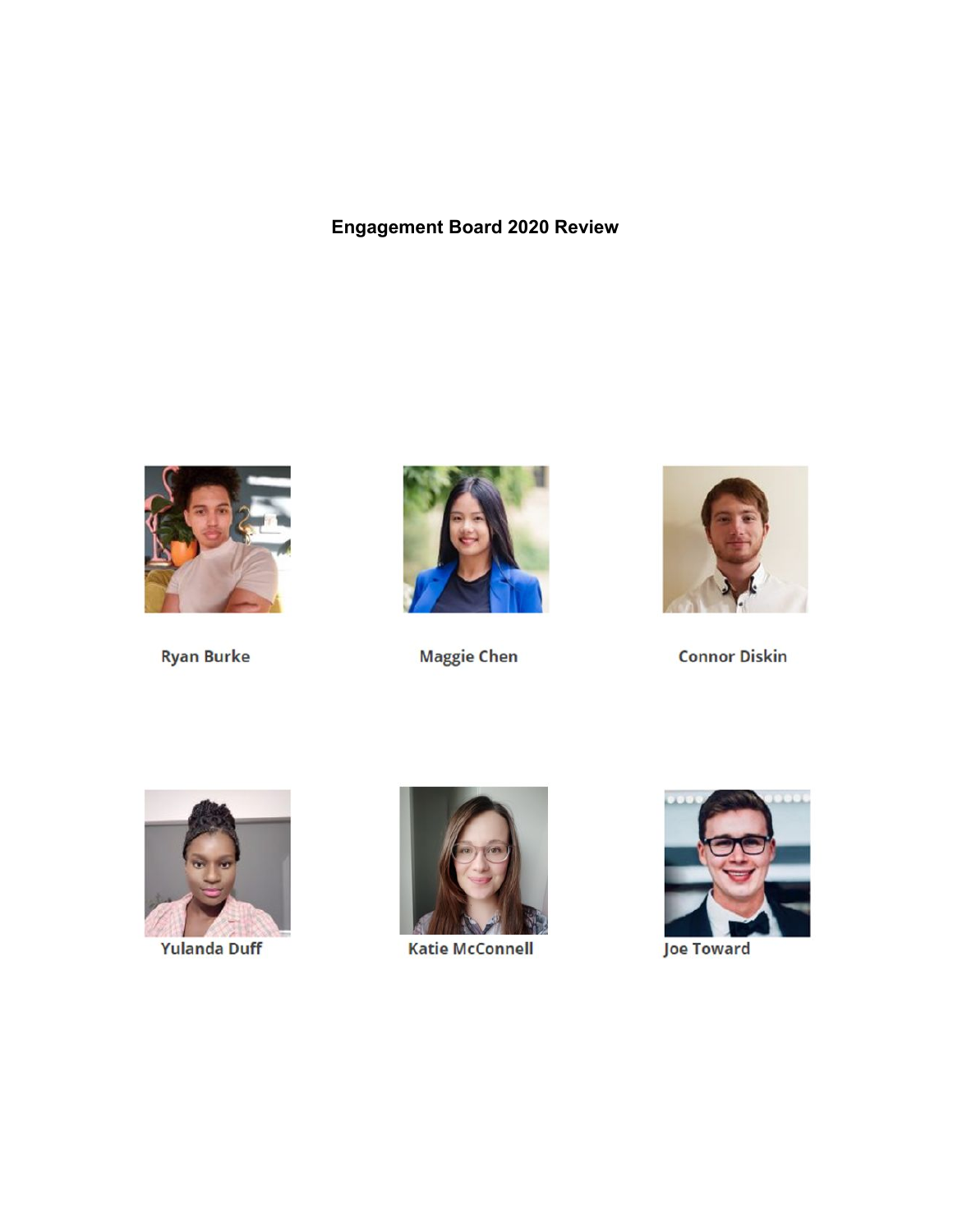### **Introduction**

In June 2020, a new board within the Cheshire and Warrington Enterprise Partnership was founded. This board was composed of 18-27 year olds from a wide array of backgrounds across the sub-region. The purpose of this board was to offer a unique perspective to the LEP, and get involved in other initiatives with the ultimate goal to improve the lives of young people, now and in the future. Individuals were interviewed and seven chosen who reflected our community and who were committed and enthusiastic towards making Cheshire and Warrington a great place for people.

- Chair: Joe Toward, Business Development Executive, Cirrus
- Deputy Chair: Maggie Chen, CEO, Girls in Charge, OxICE, and shutup.dance.
- Ryan Burke, Young Entrepreneur, Designer and Model
- Connor Diskin, Entrepreneur, electronic engineer, RBL branch vice-chairman
- Yulanda Duff, Senior Project Consultant, CEO The Millennial Introvert Lifestyle
- Katie McConnell, Research & Development Scientist
- Cameron Turpin, BTL Investment Property Sourcer/Property Development [left in November 2020]

This report reflects on the first 6 months of this board, the challenges faced, and the aspirations for the future.

## **Overview**

The first official meeting of the new board took place in April 2020 over video mere months into what would become the biggest health crisis of a generation. Despite not being able to meet in person, we have managed to create a strong team, engage in stimulating discussion regarding the challenges faced by young people today, and brainstorm our ideas and solutions.

It was in our first meeting that we began to consider the purpose of our group. This led us to reconsider the title under which we operated, the Youth Board. As we discussed the issues facing young people, age was not the factor that defined the struggle. Youth was not so much an identity but a label, given to millions of people facing profoundly different challenges depending on race, age, education and income. The more we discussed, the more we felt the key responsibility was to reach out and represent those in difficulty. After a lengthy consultation process, the 'Youth Board' was renamed the 'Engagement Board'.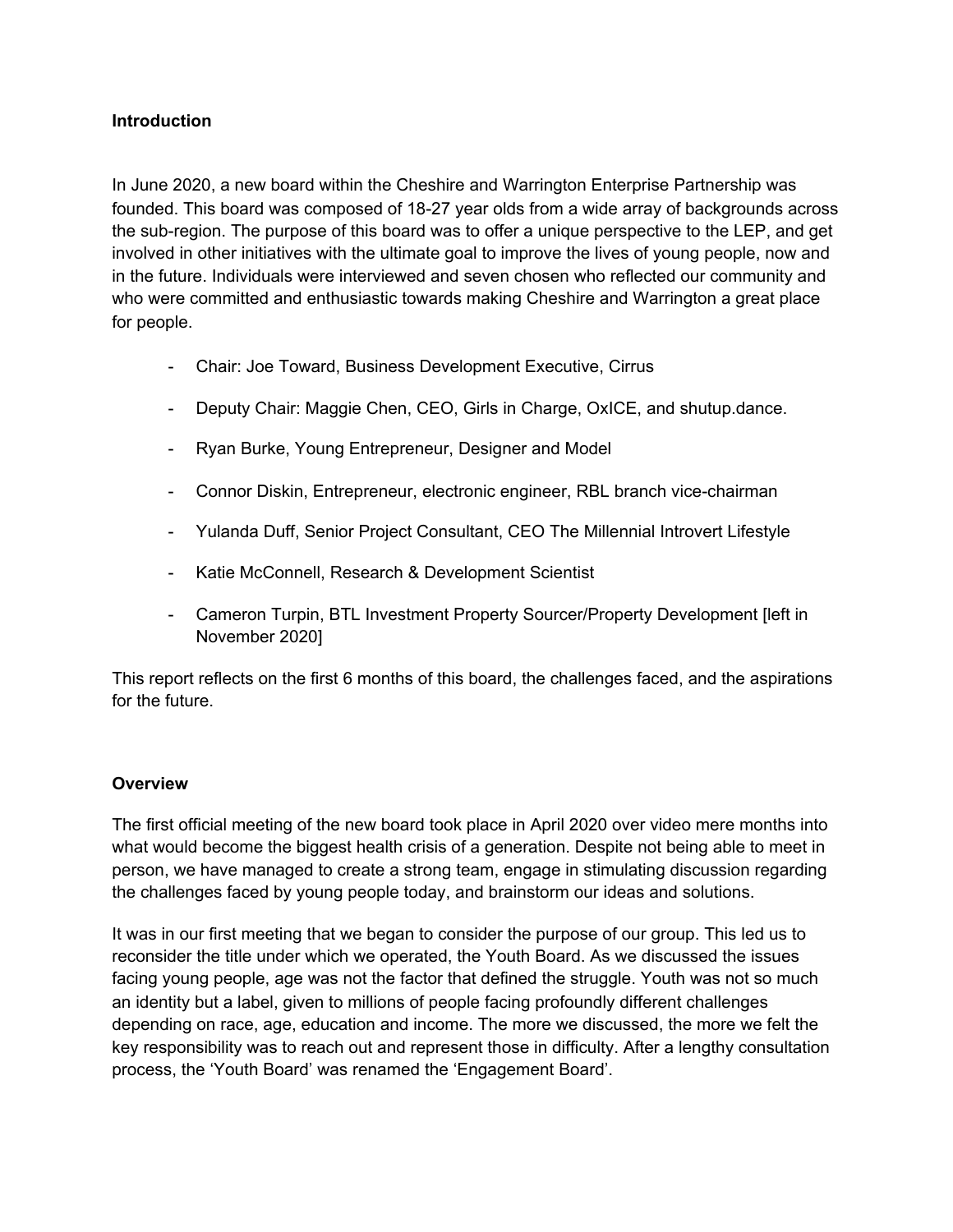In May, we joined sub-boards and sub-committees of the LEP. One member on each board to understand the issues facing that sector, and to offer an intergenerational perspective. While not experts, this was a hugely positive experience for each one of us and enabled engagement in high-level discussion.

*Strategy Programme Board* - Connor Diskin *Employers, Skills and Education Board* - Maggie Chen *Growth Corridors Boards - Science and Enterprise* - Katie McConnell *Performance and Investment* - Joe Toward *Sustainability and Inclusivity Commission* - Ryan Burke *Local Transport Board* - Formerly Cameron, now vacant *Digital Connectivity Board* - Joe Toward as Interim *Business Growth -* Yulanda Duff

Over the course of the following months, the members of the Engagement board became involved with different projects within the LEP. Joe Toward and Yulanda Duff joined the Pledge as Enterprise advisors, helping to advise young people on career and skills development. Yulanda also modelled for Marketing Cheshire for the #simplepleasureschester campaign. Joe Toward and Connor Diskin have been working with Marketing Cheshire to review the new LEP website. And Maggie Chen took part in the LEP's Economic Summit AGM in September as a panellist.

In addition, the Engagement Board was keen to connect with other relevant and related groups in the area and we spoke at length with the newly established Chester Zoo Youth Board and Warrington Youth Cabinet. From these conversations, we learnt that each organisation had very different governance structures. The Chair of the Chester Zoo Youth Board was selected by the main board, and an executive attends all meetings. Warrington Youth Cabinet was founded by its members, and due to an energetic recruitment campaign, had over 60 members at the time of our meeting. This organisation had formed a complex hierarchy and elected officers to focus on various social and economic issues. A common theme in our conversations about local and private authorities was a lack of strong representation and to some extent, perspective, on factors pertaining to age and race.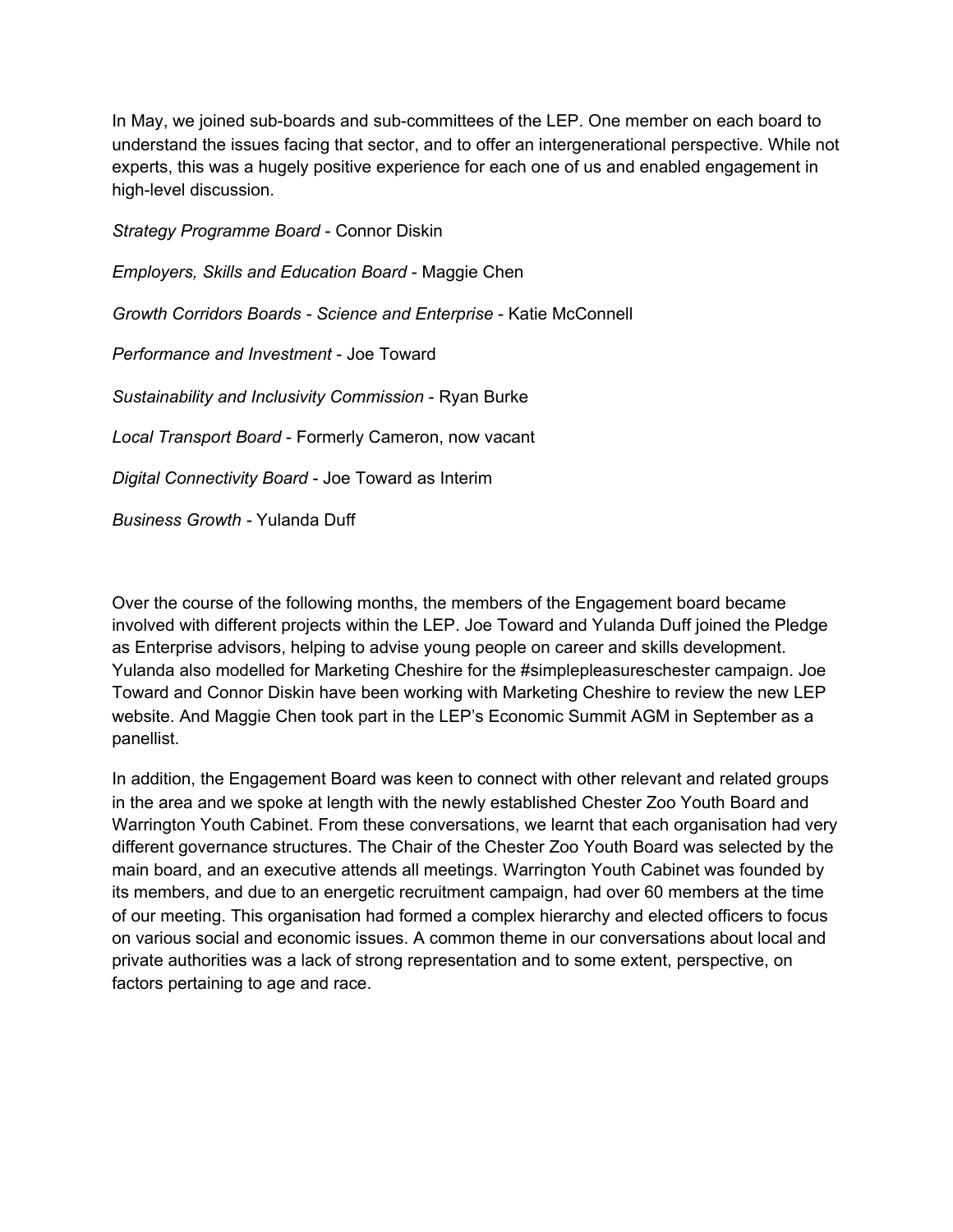#### **Challenges**

Without a doubt, the impact of the COVID-19 pandemic has placed an unimaginable strain on the economic, social and political infrastructure of Cheshire and Warrington during 2020.

As with recessions before it, one of the most harshly affected groups has been young people. This impact is not just felt during a downturn, but is likely to have life-long ramifications on productivity and economic output of a region. Programmes such as Accelerate and the Pledge have offered opportunities to those entering the workforce, however roles in schools such as Enterprise Advisors have understandably faced limitations in the degree of contact. Many of the students and apprentices that needed the support most were inaccessible and subject to uncertainty about their future. As Enterprise Advisors with the Pledge, Joe and Yulanda did not have the opportunity to enter schools and support the Enterprise teams.

Before the Youth Board was even established, much of the work of the nation had shifted to prioritise safety and minimise risk. During our initial meetings, it was feared that there would be challenges in bringing together a team that would not have the luxury of being able to meet in person. However, we were well positioned to embrace a digital switch and were able to engage in meaningful discussion and debate, bandwidth allowing.

Unfortunately, Cameron Turpin left the Engagement Board in October. Cameron offered excellent insight into his profession and supported the team, including the creation of the EB's Terms of Reference, and his departure was only due to mounting work pressure. For young professionals, taking two, and often more, hours out of the working day is often not feasible due to a lack of control in professional scheduling. With the mounting pressures of work in an increasingly competitive workplace, we have all at some point found it difficult to attend our sub committee meetings. Hence, we have found scheduling our own board meeting on Monday evenings the only method to ensure fair and equal attendance.

As mentioned numerous times through the C&W LEP 2019-2020 Annual Report and Strategic Economic Plan, inclusivity plays a central role in the values and strengths of Cheshire and Warrington. We have identified a lack of geographic and economic diversity in our board, and have sought to rectify this by focusing recruitment on young people from East Cheshire, around Congleton and Macclesfield, and by targeting those in disadvantaged socio-economic groups. During this recruitment drive across the LEP, we will also encourage the organisation as a whole to reflect on their inclusivity and the communities they represent.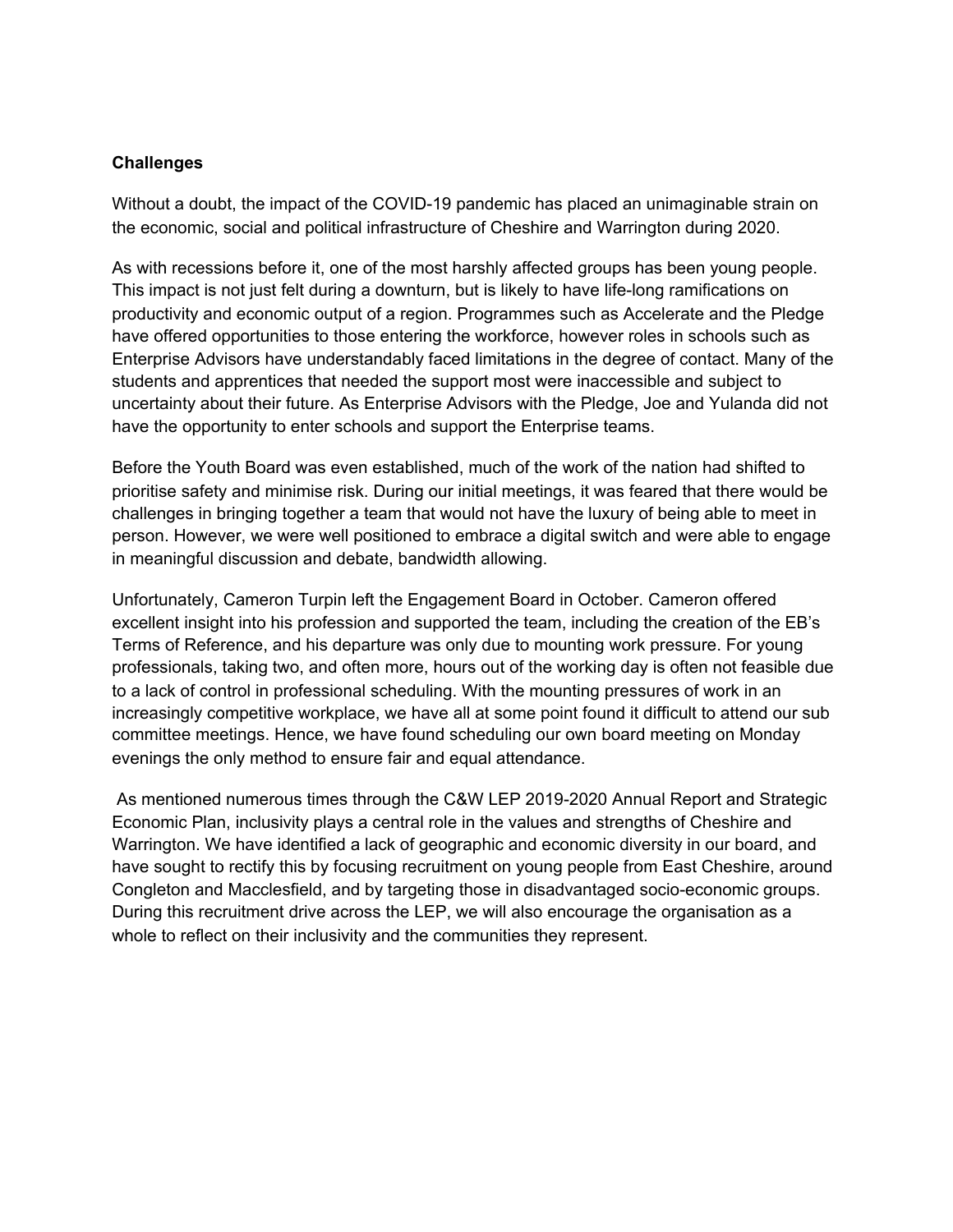#### **Future**

Looking to the year ahead, the Engagement Board has many aspirations and ideas for how to harness our enthusiasm and drive into making a meaningful impact for young people across the region.

One aspiration for the board is to host a Youth Summit across Cheshire and Warrington – a flagship conference where youth leaders and organisations across Cheshire and Warrington can come together for a series of talks, roundtables and networking. This will allow young people to be inspired, share ideas and forge meaningful business connections across the region. Due to the current climate, the first iteration of this summit may be run digitally during the summer over 2-3 days. Notable young people and local leaders would be invited to present short talks and host discussion sessions. Funding for such a summit would require support and engagement from the local authority, the LEP, and private sponsors. In order to maximise engagement and attendance at the summit, we hope to offer support to aspiring future leaders through training initiatives, angel investment, and networking opportunities.

Additionally, we would like to recruit further members to the Engagement Board (EB). This has been identified by the LEP, but it is unclear how the EB is able to engage with the recruitment process. The initial recruitment for the EB in 2020 had limited reach, as identified by how each of the current members came to apply for the role. We would be keen to drive that recruitment process, and work collaborative with the main board during candidate interviews. Furthermore, we are keen to define a clear onboarding process for new Engagement Board members. This will require the role and positions on the board to be clearly defined.

A further area we want to continue to champion is diversity and equality. Inclusion is a key part of the LEP's future vision and therefore it is vital that the Board leads by example. This an area that the EB are passionate about and we are keen to keep driving this conversation forward in 2021.

Over the next six months, the Engagement Board needs to solidify its presence, value and merit significantly. We need to find a way to effectively engage with the sub-boards we have each been assigned in a way that fits more flexibly with our full-time jobs and perhaps reevaluate our rotations. We would like to continue our collaboration with Marketing Cheshire and The Pledge as we believe we can offer invaluable support to those areas. To enable us to achieve these goals, we need a high -level understanding of the main board's pipeline of concerns over the coming months. This will allow us to make a more meaningful contribution within the LEP.